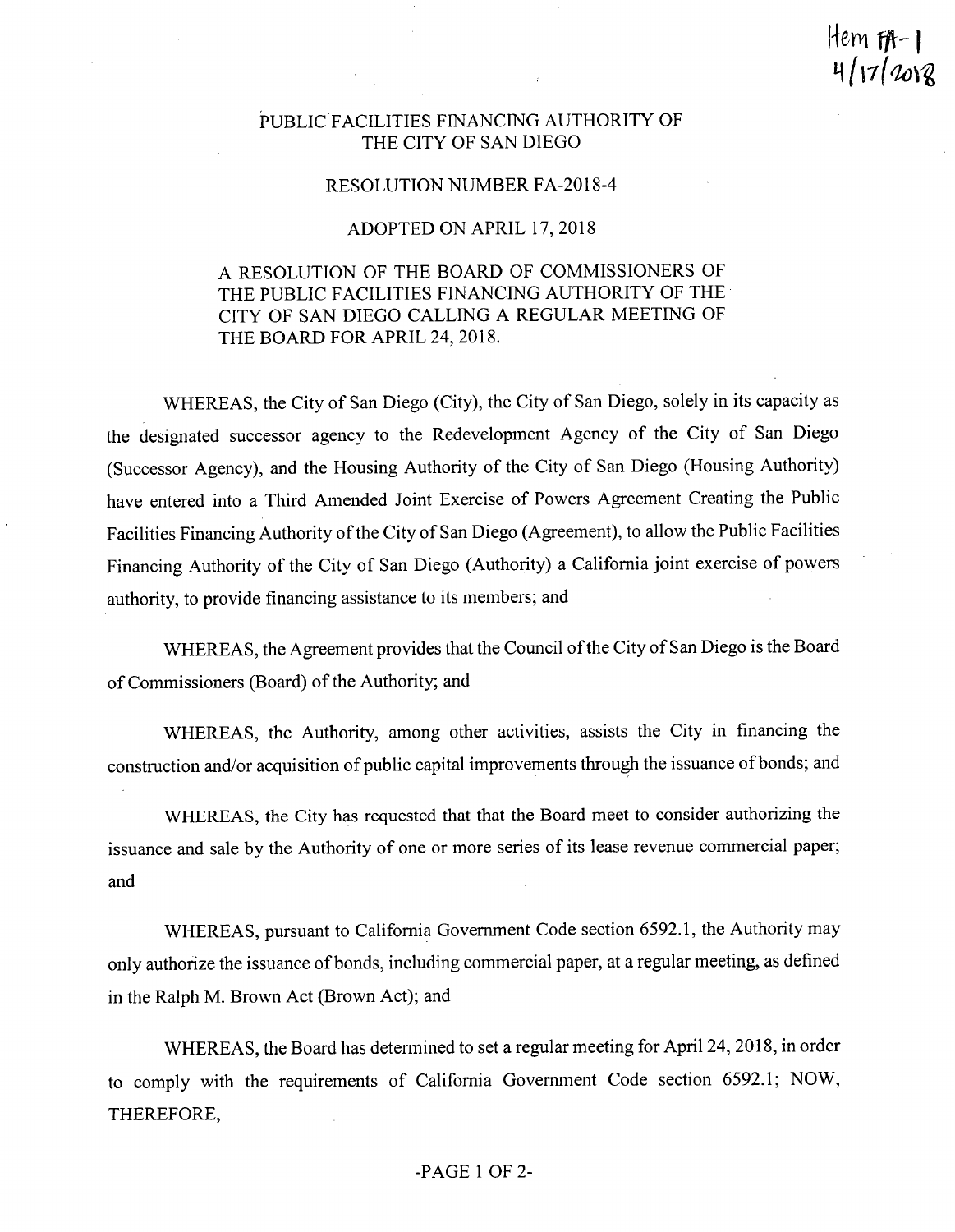

# The City of San Diego **Item Approvals**

Item Subject: Resolution Setting Regular Meeting of PFFA for April 24, 2018.

 $\bar{\beta}$ 

| <b>Approving Authority</b>                         | <b>Approver</b> | Approval<br>Date |
|----------------------------------------------------|-----------------|------------------|
| OFFICE OF THE CITY ATTORNEY<br>DEPARTMENT APPROVER | SINGER, SANNA   | 04/10/2018       |